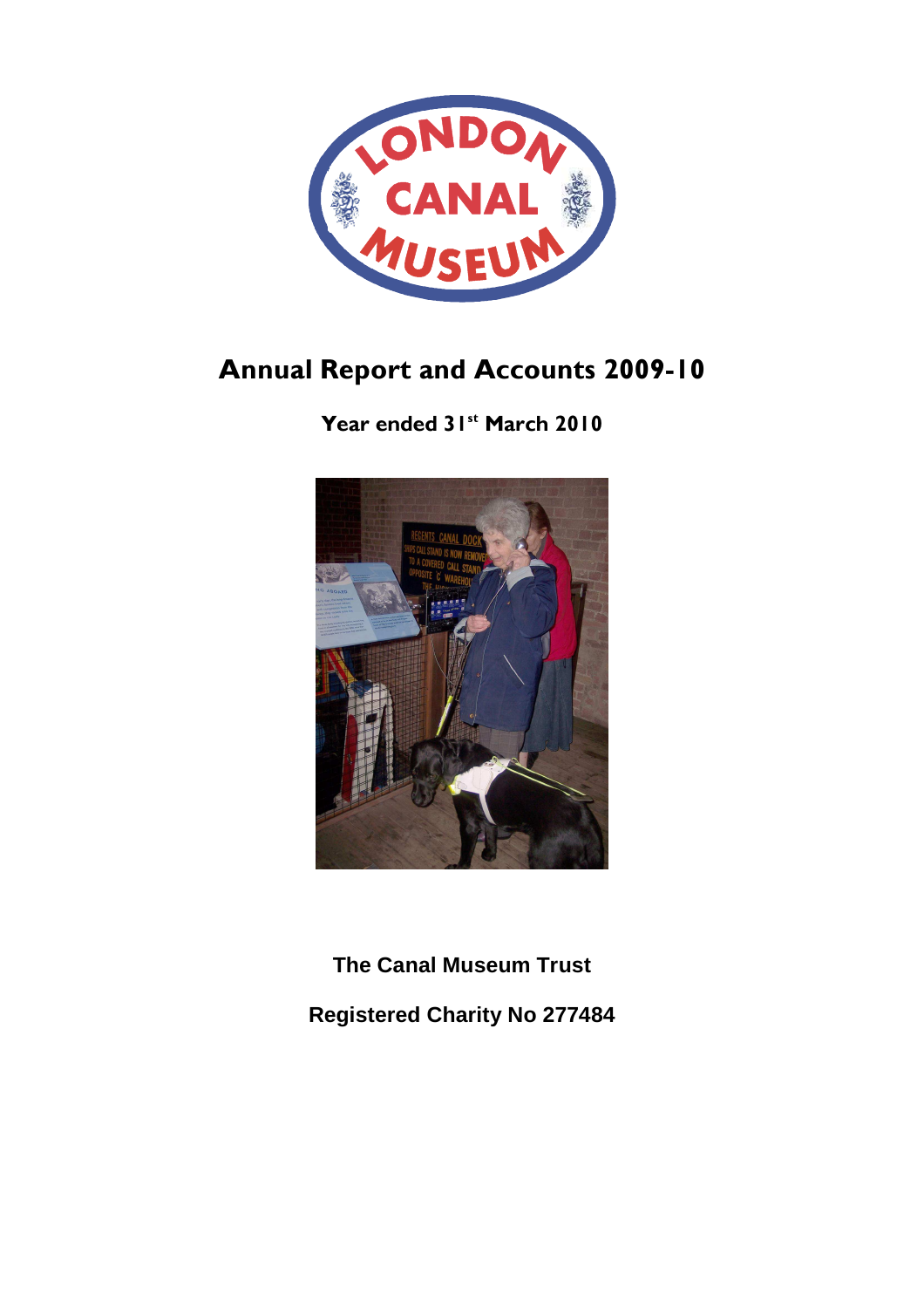# Annual Report and Accounts 2009-10

### Introduction

The Trust's objectives are to advance public education regarding inland waterways through the operation of a museum. The trust operates in accordance with its constitution of 1979, as modified in 2001. Members of the Council of Management are elected annually from the membership of the Trust, which is open to everyone.

During the financial year the main activity of the Trust was as in previous years the management and development of the London Canal Museum.

The Trust's policy with respect to reserves to be held is to maintain a minimum of  $£12,000$ of reserves as a contingency reserve. In particular this is necessary in case of any need for unforeseen building maintenance expenditure. The Trust retains further sums as may be necessary for future development projects.

# Special Events

We again hosted a performance by the Mikron Theatre Company, who tour the country by boat.

The successful monthly 'tunnel trips' took place in the summer and proved very popular. These featured a commentary by a museum member of staff, as well as a trip through the



Islington Tunnel for a combined boat trip and museum ticket price.

At the end of October 2009 we again took part in another joint operation with Camden Canals and Narrowboat Association. Large numbers of children enjoyed a boat trip through Islington Tunnel and various activities in the museum associated with Halloween. The event attracted around 300 people in total.

Temporary exhibitions were staged during the year including an exhibition of canal inspired artwork by Maryam Hashemi and photographs by Tim Lewis, both trustees of the museum. There was also an exhibition entitled "Wartime Waterways", corresponding with the  $70<sup>th</sup>$ anniversary of the outbreak of World War II.

# **Education**

The museum's Education Officer ran a busy programme of school visits and workshops and a programme for National Science Week, involving several hundred children who all enjoyed a boat trip as well as a science related educational workshop, drawing on the museum's resources and the canal as a theme.

# Finance

The Trust is pleased to report a continuing strong financial position as detailed in the accounts, that has enabled us to confidently plan continuing improvements to the museum.

Income from admissions exceeded £30,000 for the first time ever, and income from venue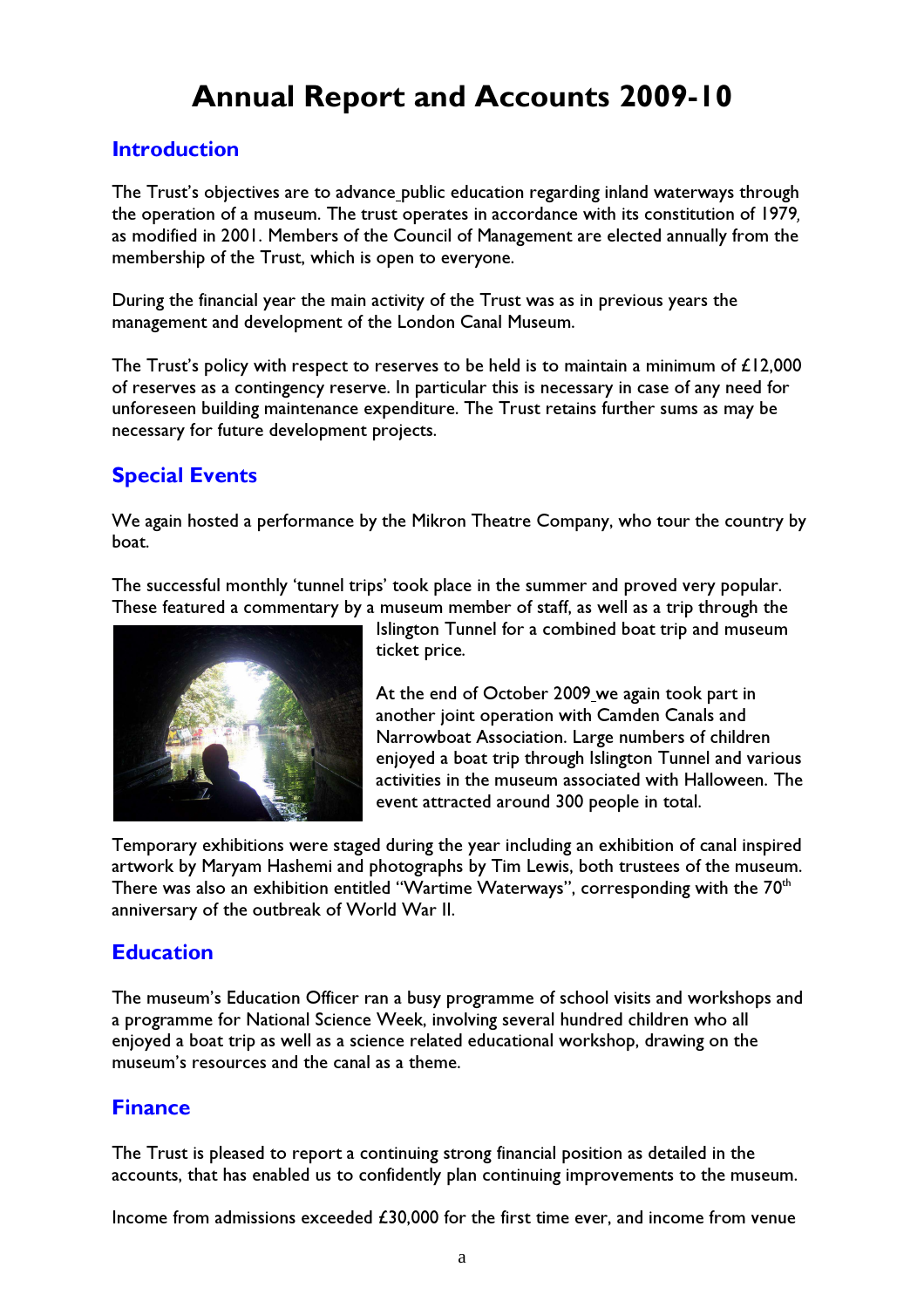hire at £69,914 was also at its highest level. The slight reduction in moorings income was due to a short term problem with one boat owner who no longer moors with us. The trust undertook a number of projects including a major roof repairs project and the installation of oral history listening posts in the museum, without needing to draw on reserves.

# **Marketing**



The museum continued to take part in the joint promotion with the Association of Train Operating Companies to provide "two for one" admission to rail passengers. This promotion has been a success over several years.

A targeted advertising campaign was run to support the museum to create awareness amongst potential visitors. Several leading tourist titles were used including Time Out Guides and London Planner, Welcome to London and Pocket London. The museum also took space

in the prestigious annual London City Guide published on behalf of Visit London and on the VisitBritain official map of London.

Visitor numbers for the 12 months ending  $31^{st}$  March 2010 were 18,314 (13,314 excluding venue hire guests and shop-only visitors). This was a substantial increase on the corresponding figure for  $31^{st}$  March 2009 of 15,702 (11,918). The continuing growth trend is believed to be the result of the museum's sustained program of incremental improvements as well as the resources devoted to promotion.

# Care of Collection & Boat Sponsorship



COUNCIL

The major achievement of the year was our success in gaining full accreditation from the Museums, Libraries, and Archives Council without any caveats or delays. Previously the museum was a Registered Museum under the predecessor scheme to accreditation. The achievement follows a great deal of work over many months by the LCM team in thorough preparation of updated policies, emergency planning and preparation, and making sure that in all areas of

our activities the expected standards are met. The accreditation standard is universally acknowledged as the benchmark for museum management and the trustees were delighted that our application was successful.

Whilst not part of the museum's own collection, the trust was concerned at the deteriorating condition of the national fleet of historic boats in the care of The Waterways Trust. We entered into a sponsorship agreement with the Waterways Trust and the Boat Museum Society that provides for financial support for the maintenance of two boats, Ferret and Ilkeston, so that they will be maintained and protected from deterioration. The Trust has undertaken to fund £3,400



worth of maintenance work in the first year and £2,400 per annum has been allocated to this support in subsequent years. The Trust's support will receive public acknowledgement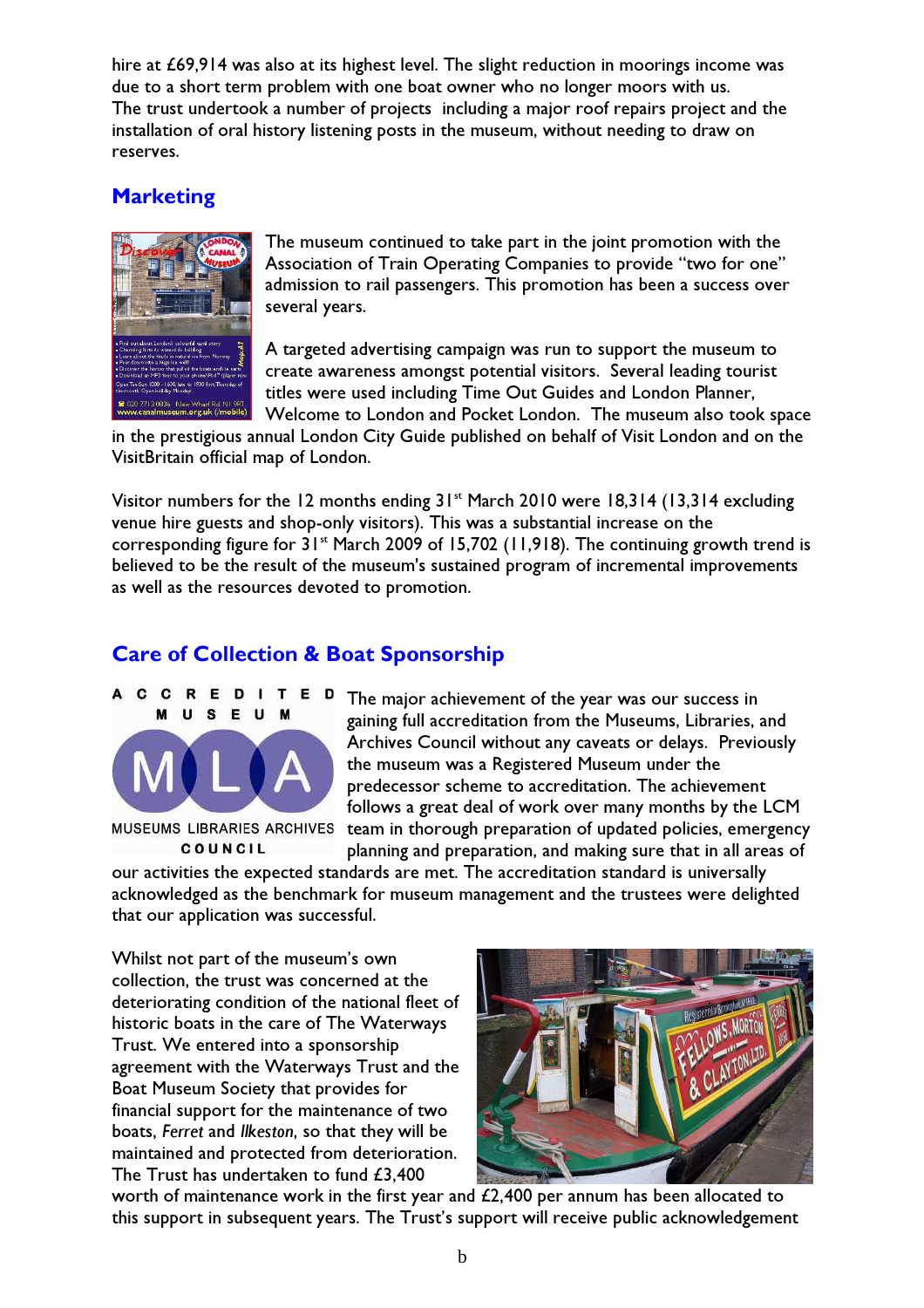at the National Waterways Museum, Ellesmere Port, and we believe that the partnership is a good match between The Waterways Trust, which owns the boats and the infrastructure, The Canal Museum Trust, which is able to fund this work, and the Boat Museum Society, which provides volunteer labour and administers the fund. We do not have the resources to undertake boat restoration ourselves, so we are delighted to be able to contribute to the preservation of these important historic boats through this partnership.

# Building Maintenance

A set of maintenance projects was carried out on the roof of the building. The most major



of these was the fitting of a covering layer of specially designed material to the flat roofed section, extending its life by an estimated 20 years. In addition a series of general repairs was carried out including glazing repairs, redecoration of woodwork, and repairs to flashings, slates, and mortar. This planned preventative work has put the roof in excellent order and means that no further major roof repairs are likely to be needed for some years.

# Green Museum

During the year we continued to build on our achievement of bronze status in the Green Tourism Business Scheme, by the gradual replacement of lights with more eco-friendly lamps.

# **Staffing**

The Trust appointed a part-time Volunteering Manager to recruit and manage the volunteers on whom the museum depends for staffing. In addition, a part-time Education Officer is employed. All other staff are volunteers. The management of volunteers is one of the key tasks and it was decided that this was not something we could continue to undertake with a volunteer manager.

# Exhibition Development

A major enhancement to the exhibitions was achieved by the addition of over twenty edited excerpts from our oral history collection, delivered through three new listening posts. In addition, a set of longer extracts and a compilation in a radio-style documentary were made available to the public on our website. The main topics covered were:

- Living afloat
- Horses and their final days as canal motive power
- The post-war revival of the canals

These extracts were the result of a substantial project carried out with the help of a professional radio editor, a studio specialising in digital enhancement to recordings, and a number of museum staff who worked on the selection of the best extracts as well as the recordings themselves, all of which were made by LCM volunteers.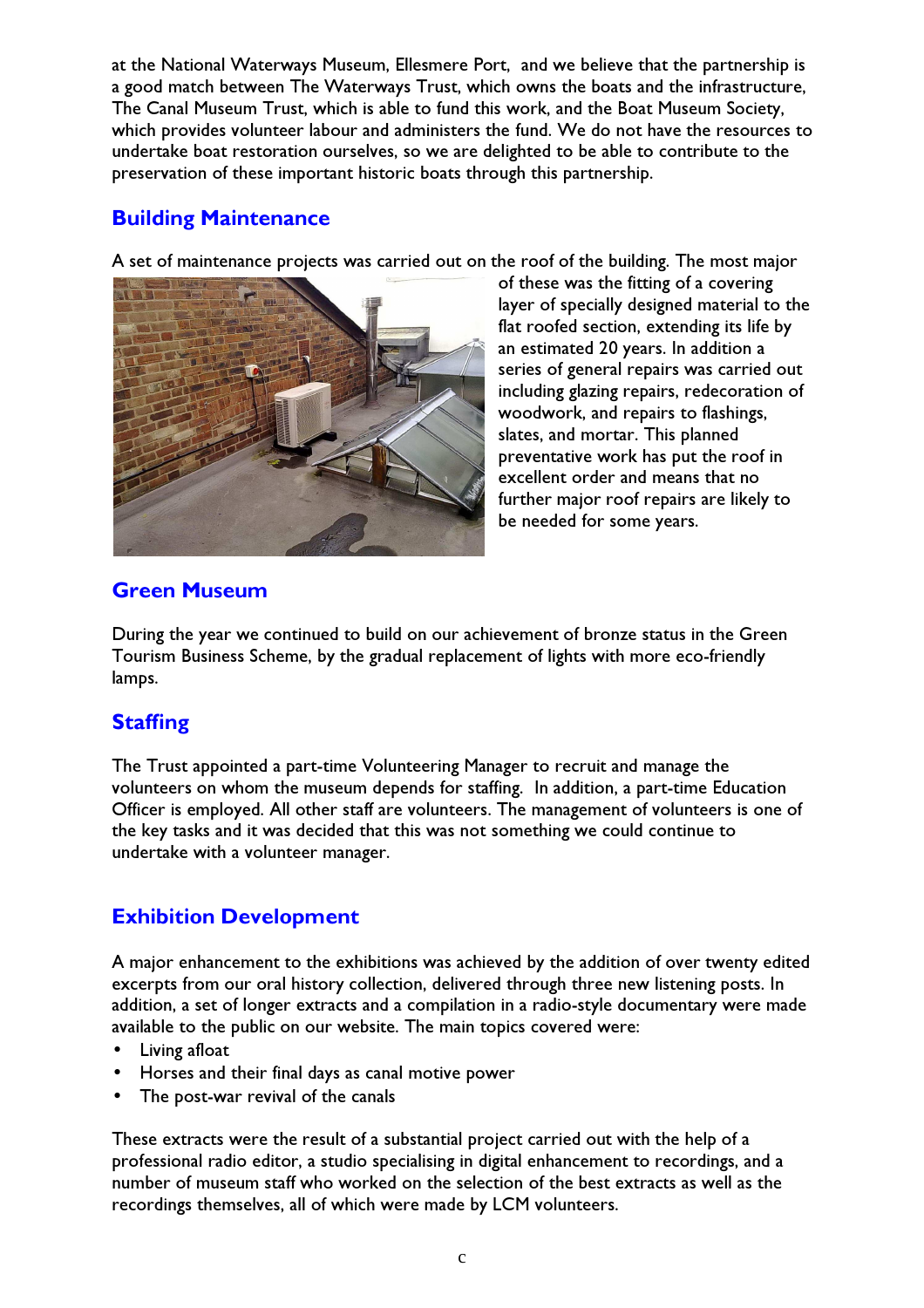The project included work to make the oral history extracts in the museum accessible to visually-impaired people who use Braille by the provision of tactile buttons and a Braille labeling scheme on a specially designed surround. We appreciated the help of the Dog Rose Trust, a charity with special expertise in providing signage for blind people, in the design of these surround. The method of making the listening posts suitable for use by readers of Braille had to be specially developed as part of the project, there being no precedent available to be followed.

A great deal of planning work was carried out during the year for a new exhibition "Water and Locks". This included not only visits to archives to identify photographs and other materials but also special commissioning of photographs taken from the head of a mobile mast, of certain canal locations in west London. Negotiations were carried out to secure the use of an image of Leonardo Da Vinci's drawings of a lock gate, believed to be the first documentation of the mitre gate as a groundbreaking invention.

# Community Support

The museum is part of more than one community, and was able to offer support to these communities by the provision of free or heavily discounted meeting space. We hosted meetings for:

- Inland Waterways Association (canal community)
- Friends of the Regent's Canal (canal community)
- Residents of neighbouring property (local community)
- King's Cross Bridge access campaign (local community)
- Waterway Recovery Group (canal community)
- London Narrowboat Project (canal community)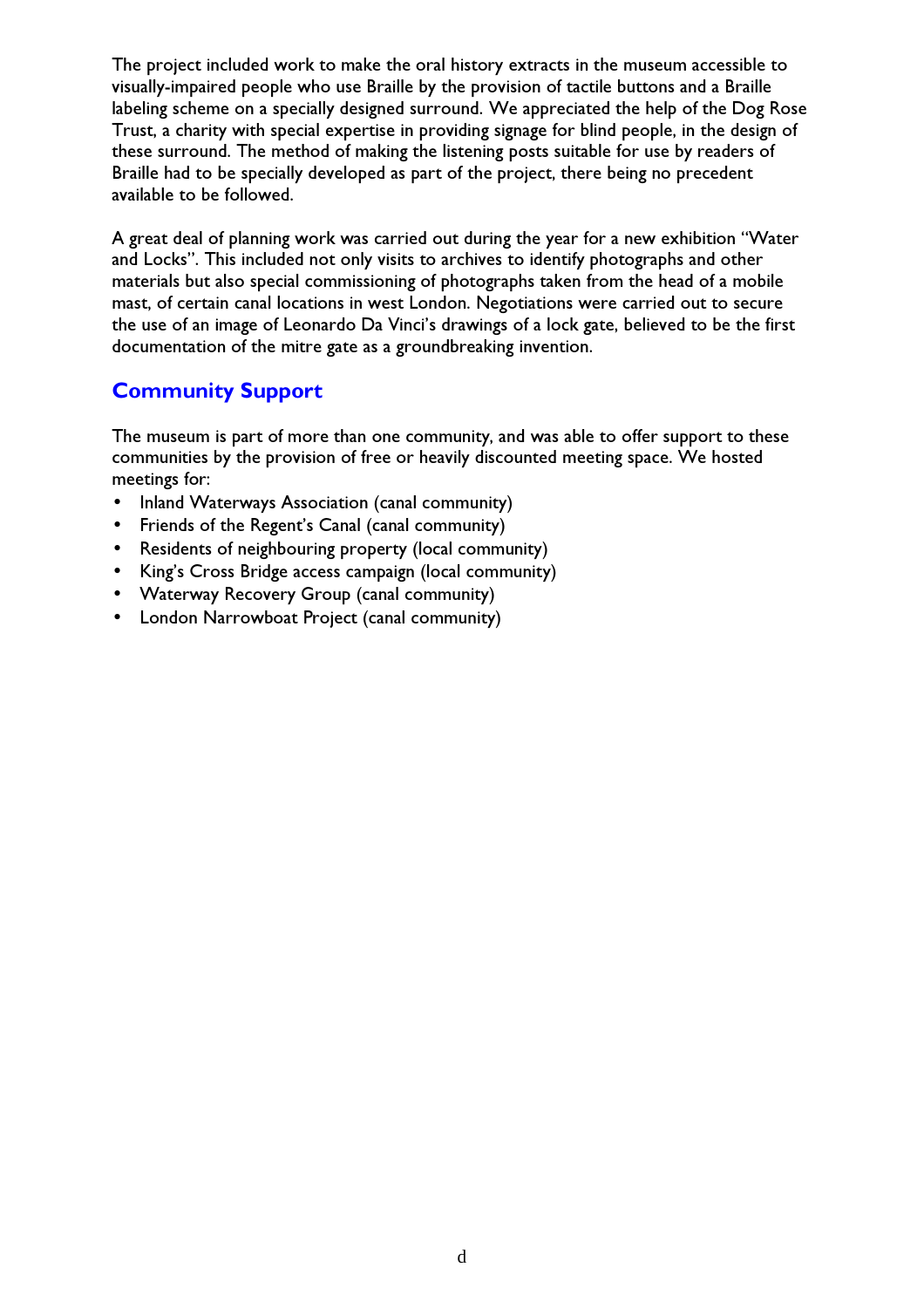#### CHARITY REGISTERED NUMBER:277484

### THE CANAL MUSEUM TRUST

#### FINANCIAL STATEMENTS

### FOR THE YEAR ENDED 31 MARCH 2010

#### **CONTENTS**

### Page

| Legal and administrative information |   |
|--------------------------------------|---|
| Examiners report                     |   |
| <b>Balance sheet</b>                 |   |
| Statement of financial activities    |   |
| Schedule of funds                    |   |
| <b>Notes</b>                         | b |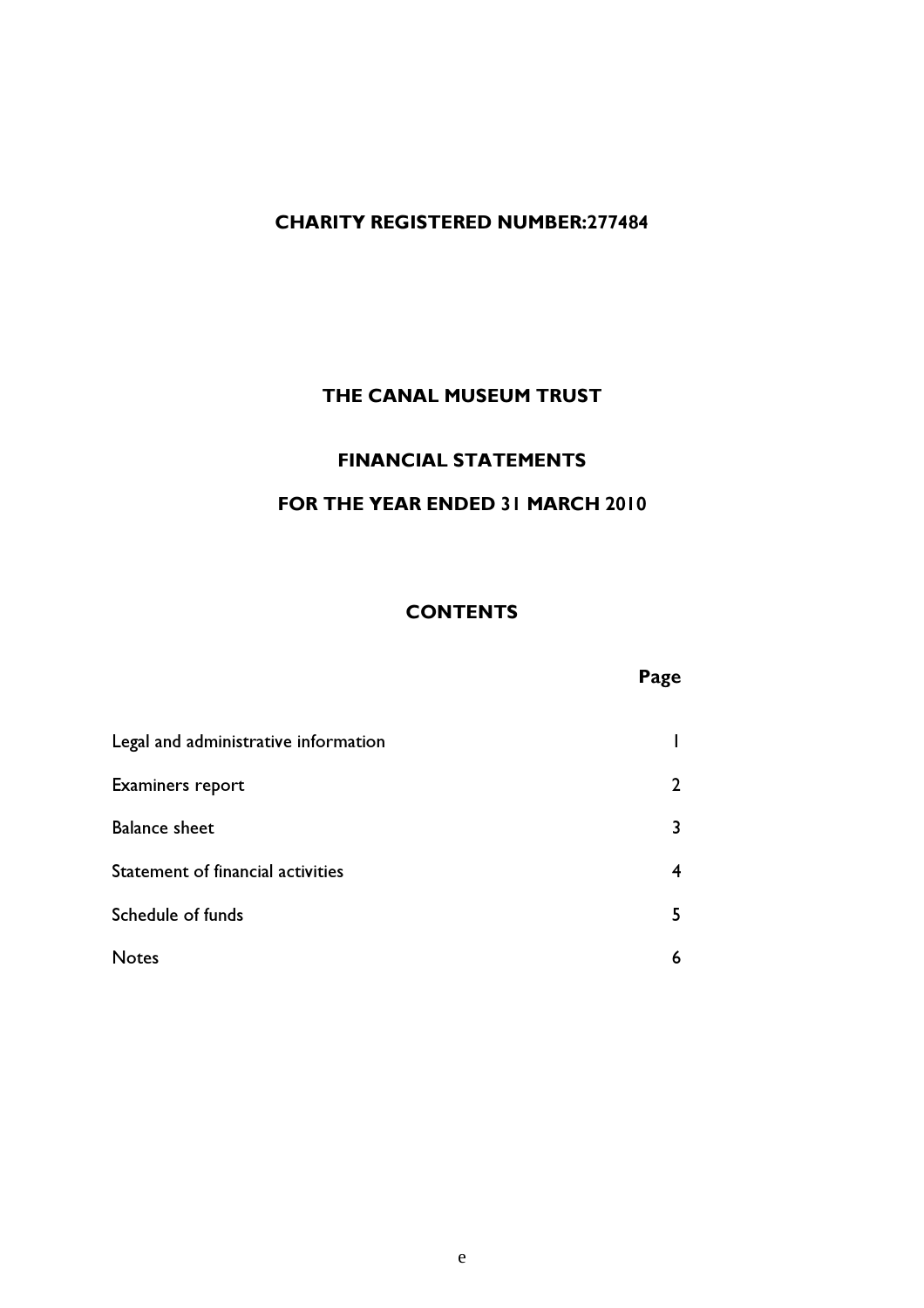# LEGAL AND ADMINISTRATIVE INFORMATION

### FOR THE YEAR ENDED 31 MARCH 2010

# Registered Charity Number: 277484

| <b>Chairman:</b>          | M Sach                                                                                          |
|---------------------------|-------------------------------------------------------------------------------------------------|
| <b>Treasurer:</b>         | A Jessup                                                                                        |
| <b>Trustees:</b>          | <b>W</b> Davidson<br>M Hashemi<br>A Jessup<br><b>T</b> Lewis<br>M Sach<br>R Squires<br>M Tucker |
| <b>Secretary:</b>         | <b>T</b> Lewis                                                                                  |
| <b>Registered Office:</b> | 12-13 New Wharf Road<br>London<br>NI 9RT                                                        |
| <b>Accountants:</b>       | SBM & Co.<br><b>Chartered Accountants</b><br>117 Fentiman Road<br>Vauxhall<br>London<br>SW8 IJZ |
| <b>Bankers:</b>           | Cooperative Bank plc<br><b>Delf House</b><br>Southway<br>Skelmersdale<br>WN8 6WT                |
| <b>Solicitors:</b>        | Farrer & Co<br>66 Lincoln's Inn Fields<br>London                                                |

WC2A 3LH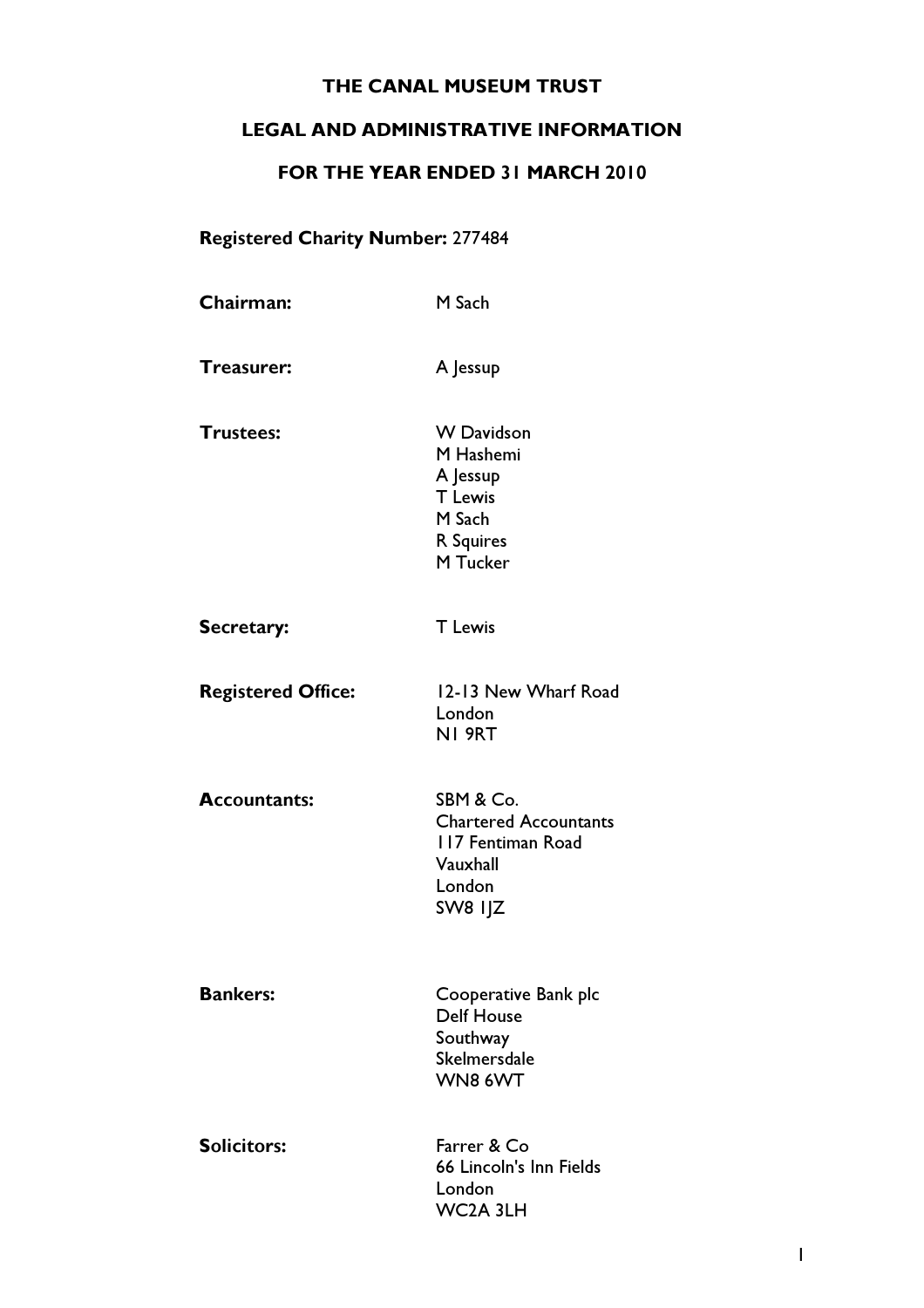#### INDEPENDENT EXAMINER'S REPORT

### TO THE TRUSTEES OF THE CANAL MUSEUM TRUST

### FOR THE YEAR ENDED 31 MARCH 2010

I report on the accounts which are set out on pages 4 to 11

#### Respective responsibilities of the Trustees and examiner

The trustees are responsible for the preparation of the accounts. The trustees consider that an audit is not required for this year under section 43(2) of the Charities Act 1993 (the 1993 Act) and that an independent examination is needed. Having satisfied myself that the charity is not subject to an audit under company law and is eligible for independent examination, it is my responsibility to:

Examine the accounts under section 43 of the 1993 Act; follow the procedures laid down in the general directions given by the Charity Commission (under section 43(7)(b) of the Act, as amended); and state whether particular matters have come to my attention.

#### Basis of independent examiner's report

My examination was carried out in accordance with the General Directions given by the Charity Commission. An examination includes a review of the accounting records kept by the charity and a comparison of the accounts presented with those records. It also includes consideration of any unusual items or disclosures in the accounts, and seeking explanations from the trustees concerning any such matters. The procedures undertaken do not provide all the evidence that would be required in an audit, and consequently no opinion is given as to whether the accounts present a "true and fair view" and the report is limited to those matters set out in the statement below.

#### Independent examiner's statement

In connection with my examination, no matter has come to my attention:

- 1. Which gives me reasonable cause to believe that in any material respect the requirements
	- to keep accounting records in accordance with section 41 of the Act; and
	- to prepare accounts which accord with the accounting records and to comply with the accounting requirements of the Act

have not been met; or

2. To which in my opinion, attention should be drawn in order to enable an understanding of the accounts to be reached.

........................................

Pauline B McAlpine SBM & Co. Chartered Accountants 117 Fentiman Road London

SW8 1JZ Dated: 11 January 2011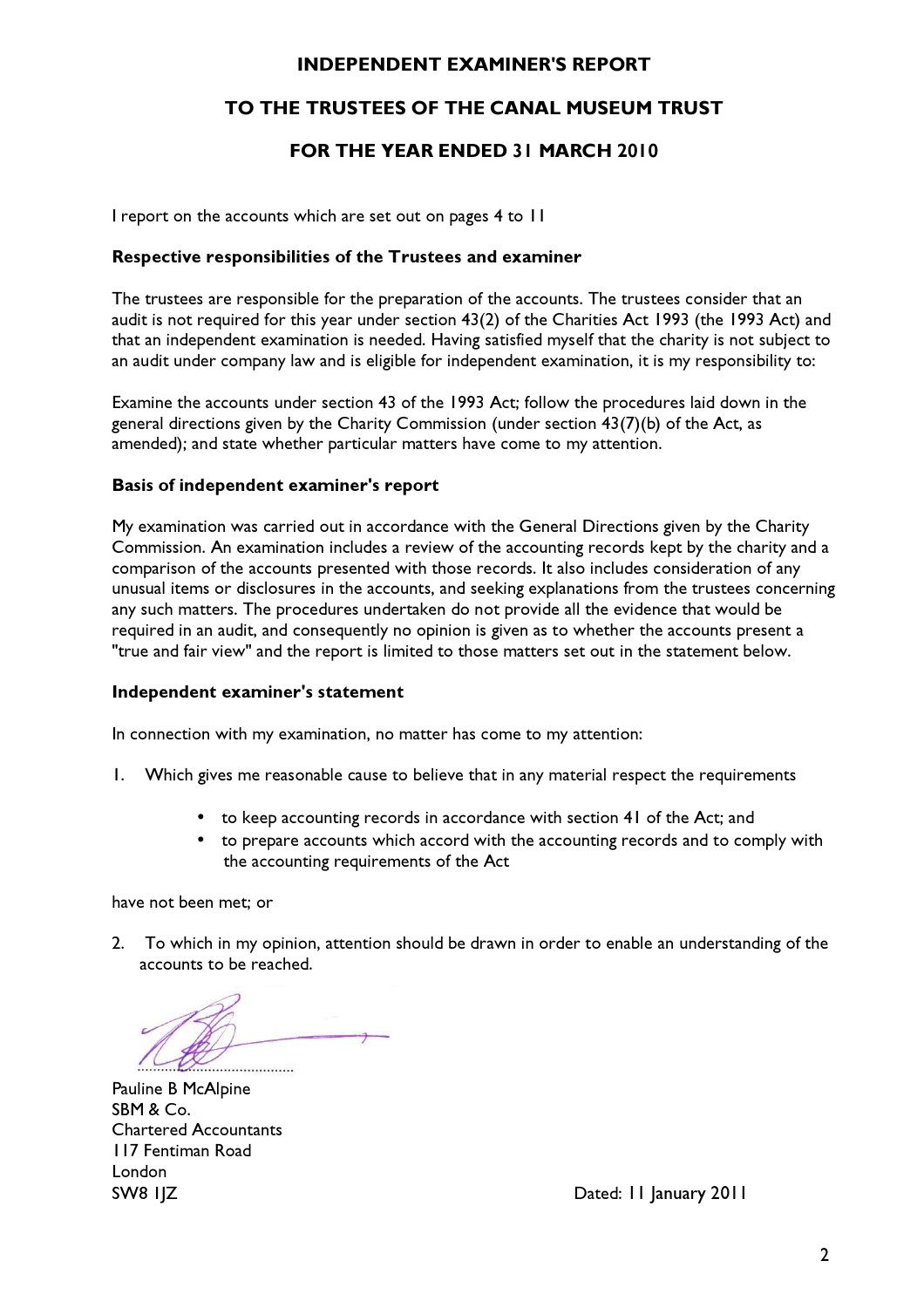### BALANCE SHEET

# AT 31 MARCH 2010

|                                       | <b>Note</b> |        | 2010    |        | 2009    |
|---------------------------------------|-------------|--------|---------|--------|---------|
|                                       |             | £      | £       | £      | £       |
| <b>Current assets</b>                 |             |        |         |        |         |
| <b>Stocks</b>                         | 4           | 12,059 |         | 13,300 |         |
| <b>Debtors</b>                        | 5           | 3,667  |         | 5,809  |         |
| <b>Bank accounts</b>                  |             | 73,063 |         | 58,917 |         |
|                                       |             | 88,789 |         | 78,026 |         |
| <b>Creditors</b>                      |             |        |         |        |         |
| Amounts falling due within one year   | 6           | 2,150  |         | 1,051  |         |
| <b>Net current assets</b>             |             |        | 86,639  |        | 76,975  |
| Total assets less current liabilities |             |        | 86,639  |        | 76,975  |
| <b>Net assets</b>                     |             |        | £86,639 |        | £76,975 |
|                                       |             |        |         |        |         |
| Capital funds                         |             |        |         |        |         |
| <b>Restricted funds</b>               |             |        |         |        | 37      |
| Unrestricted funds                    |             |        | 86,639  |        | 76,938  |
| <b>Total funds</b>                    |             |        | £86,639 |        | £76,975 |
|                                       |             |        |         |        |         |

Approved by the trustees on 11 January 2011

...................................................

M Sach - Chairman

 $\mu$ 

DML Gee – Treasurer

The annexed notes form part of these financial statements.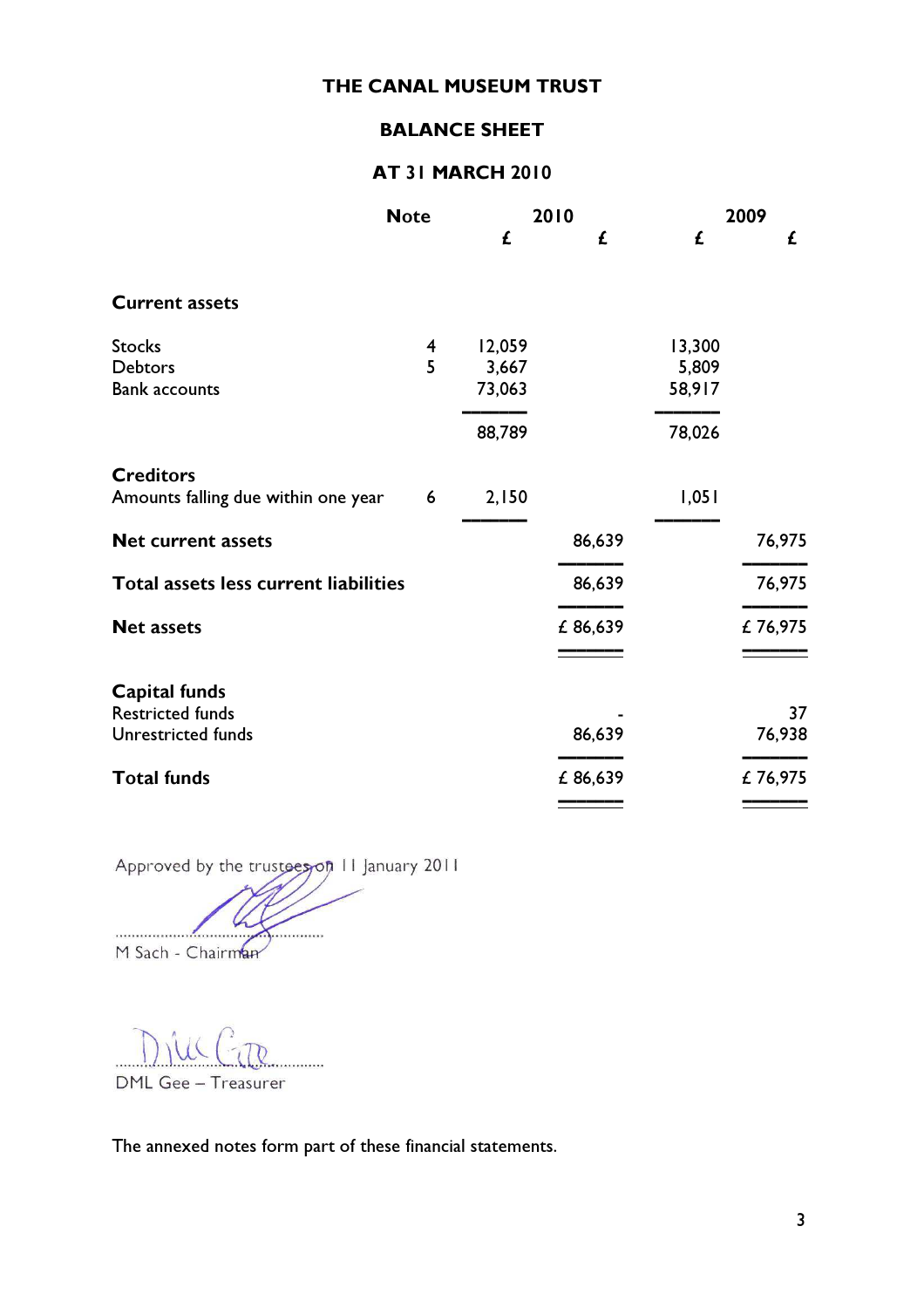#### STATEMENT OF FINANCIAL ACTIVITIES FOR THE YEAR ENDED 31 **MARCH 2010**

|                                                    | <b>Unrest'd</b><br><b>Funds</b><br>£ | Rest'd<br><b>Income</b><br><b>Funds</b><br>£ | <b>Total</b><br><b>Funds</b><br>2010<br>£ | <b>Total</b><br><b>Funds</b><br>2009<br>£ |
|----------------------------------------------------|--------------------------------------|----------------------------------------------|-------------------------------------------|-------------------------------------------|
| <b>Incoming resources</b>                          |                                      |                                              |                                           |                                           |
| <b>Incoming Resources from</b><br>generated funds: |                                      |                                              |                                           |                                           |
| <b>Voluntary income</b>                            | 1,866                                |                                              | 1,866                                     | 2,072                                     |
| Activities to generate funds                       | 102,282                              |                                              | 102,282                                   | 89,012                                    |
| Investment income                                  | 589                                  |                                              | 589                                       | 1,151                                     |
| From charitable activities                         | 104,737<br>36,028                    |                                              | 104,737<br>36,028                         | 92,235<br>29,555                          |
| <b>Total incoming resources</b>                    | 140,765                              |                                              | 140,765                                   | 121,790                                   |
| <b>Resources expended</b>                          |                                      |                                              |                                           |                                           |
| Costs of generating funds                          | 21,386                               |                                              | 21,386                                    | 16,329                                    |
| Charitable activities                              | 108,368                              | 37                                           | 108,405                                   | 86,955                                    |
| Governance costs                                   | 1,310                                |                                              | 1,310                                     | I, I48                                    |
| <b>Total resources expended</b>                    | 131,064                              | 37                                           | 131,101                                   | 104,432                                   |
| Net movement in funds                              | 9,701                                | (37)                                         | 9,664                                     | 17,358                                    |
| Total funds brought forward                        | £76,938                              | £<br>37                                      | £76,975                                   | 59,617                                    |
| <b>Total funds carried forward</b>                 | £86,639                              | £<br>÷,                                      | £86,639                                   | £76,975                                   |
|                                                    |                                      |                                              |                                           |                                           |

Details of incoming resources and resources used are given in the notes to the financial statements.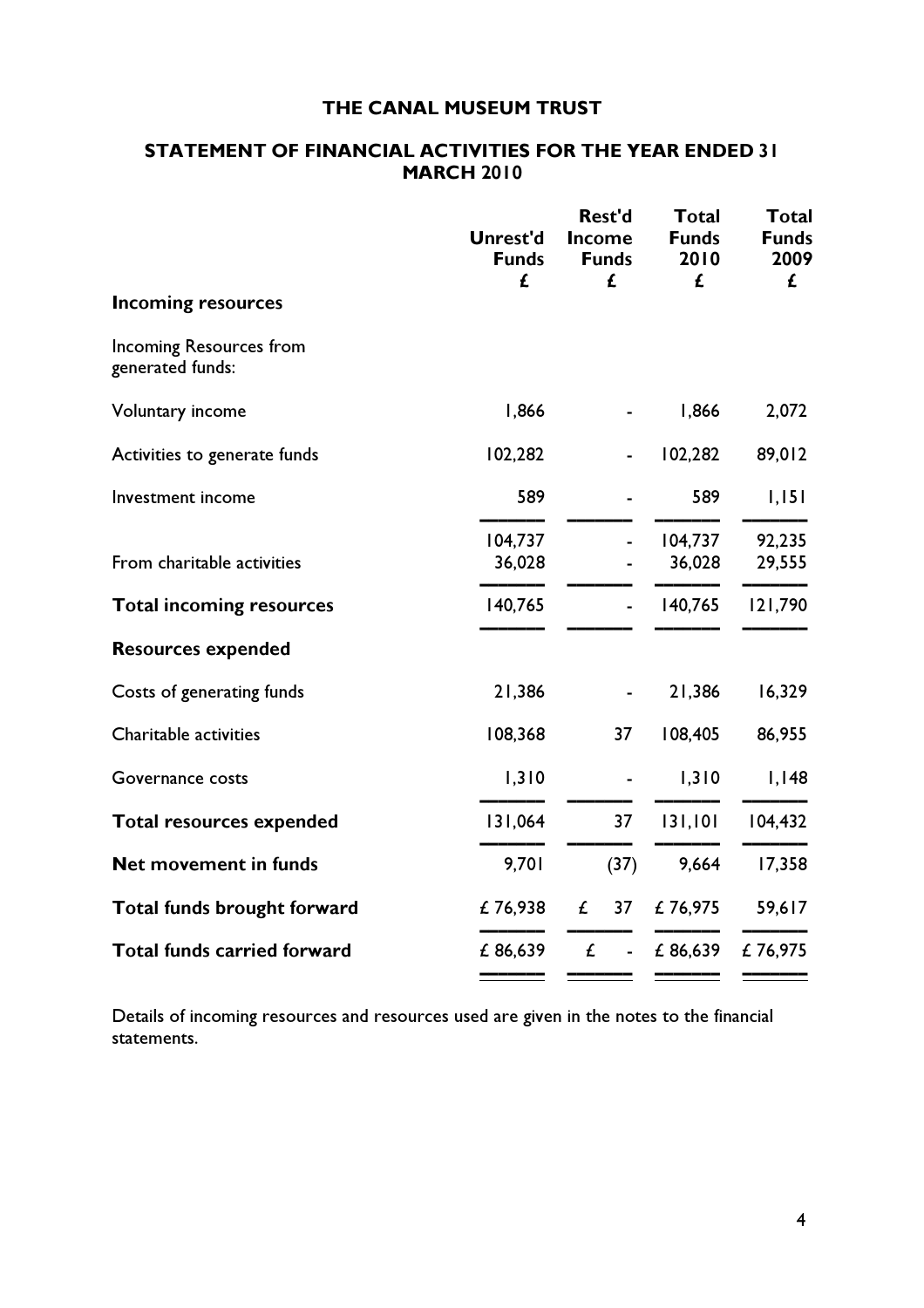### STATEMENT OF FINANCIAL ACTIVITIES

# DETAILED ANALYSIS OF MOVEMENTS IN FUNDS

#### FOR THE YEAR ENDED 31 MARCH 2010

|                                   | 2010   |         | 2009   |         |
|-----------------------------------|--------|---------|--------|---------|
|                                   | £      | £       |        | £       |
| <b>General Fund</b>               |        |         |        |         |
| <b>Balance B/fwd</b>              | 76,938 |         | 59,604 |         |
| Surplus for the year              | 9,701  |         | 17,334 |         |
|                                   |        | 86,639  |        | 76,938  |
| <b>Canal Museum Keystone Fund</b> |        |         |        |         |
| <b>Opening Balance</b>            | 37     |         | 13     |         |
| Interest income                   |        |         | 24     |         |
| Costs of charitable activities    | (37)   |         |        |         |
|                                   |        |         |        | 37      |
| Total funds at 31 March 2010      |        | £86,639 |        | £76,975 |
|                                   |        |         |        |         |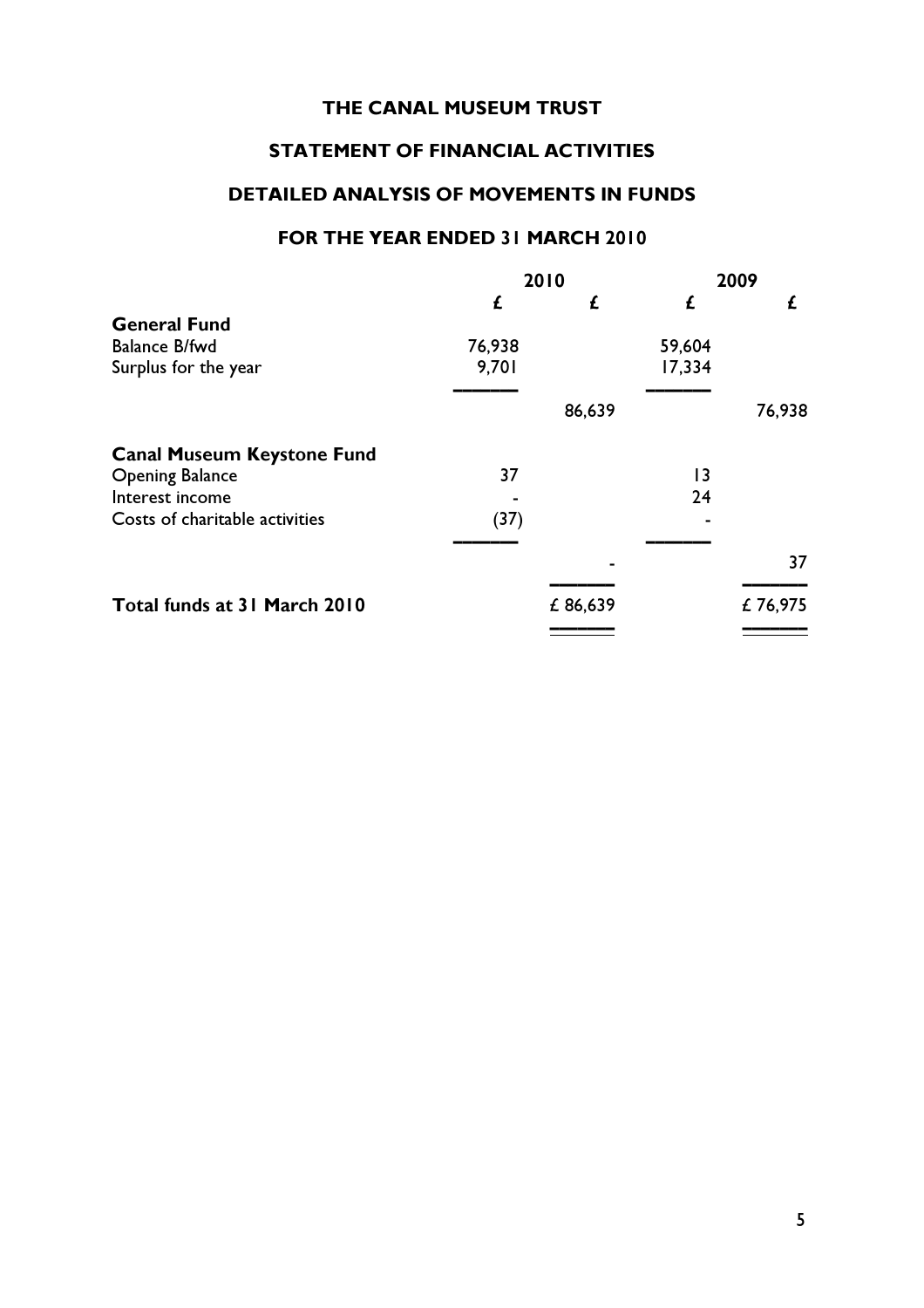#### NOTES TO THE FINANCIAL STATEMENTS

#### FOR THE YEAR ENDED 31 MARCH 2010

#### 1. Accounting policies

The accounts have been prepared under the historical cost convention.

#### Incoming resources

All incoming resources are included in the SOFA on a receivable basis.

#### **Turnover**

Income represents amounts receivable.

#### Tangible fixed assets and depreciation

The Canal Museum Trust owns the freehold property in which the London Canal Museum is situated. In the absence of a professional valuation, the costs of obtaining which the trustees consider would outweigh the benefits to the Trust, the freehold property has not been capitalised in the financial statements.

In addition, the museums artefacts, exhibition materials and fittings are capitalised but written off to income and expenditure in the year of purchase.

#### **Stocks**

Stocks are valued at the lower of cost and net realisable value after making due allowance for obsolete and slow moving stocks.

#### Fund accounting

General funds are unrestricted funds that are available for use at the discretion of the trustees for particular purposes.

Restricted funds are funds which are to be used in accordance with specific restrictions imposed by donors or which have been raised by the charity for particular purposes. The cost of raising and administering such funds are charged against the specific fund.

#### 2. Investment Income

`

|          | 2010 | 2009<br>£ |
|----------|------|-----------|
| Interest | 589  | 1,151     |
|          |      |           |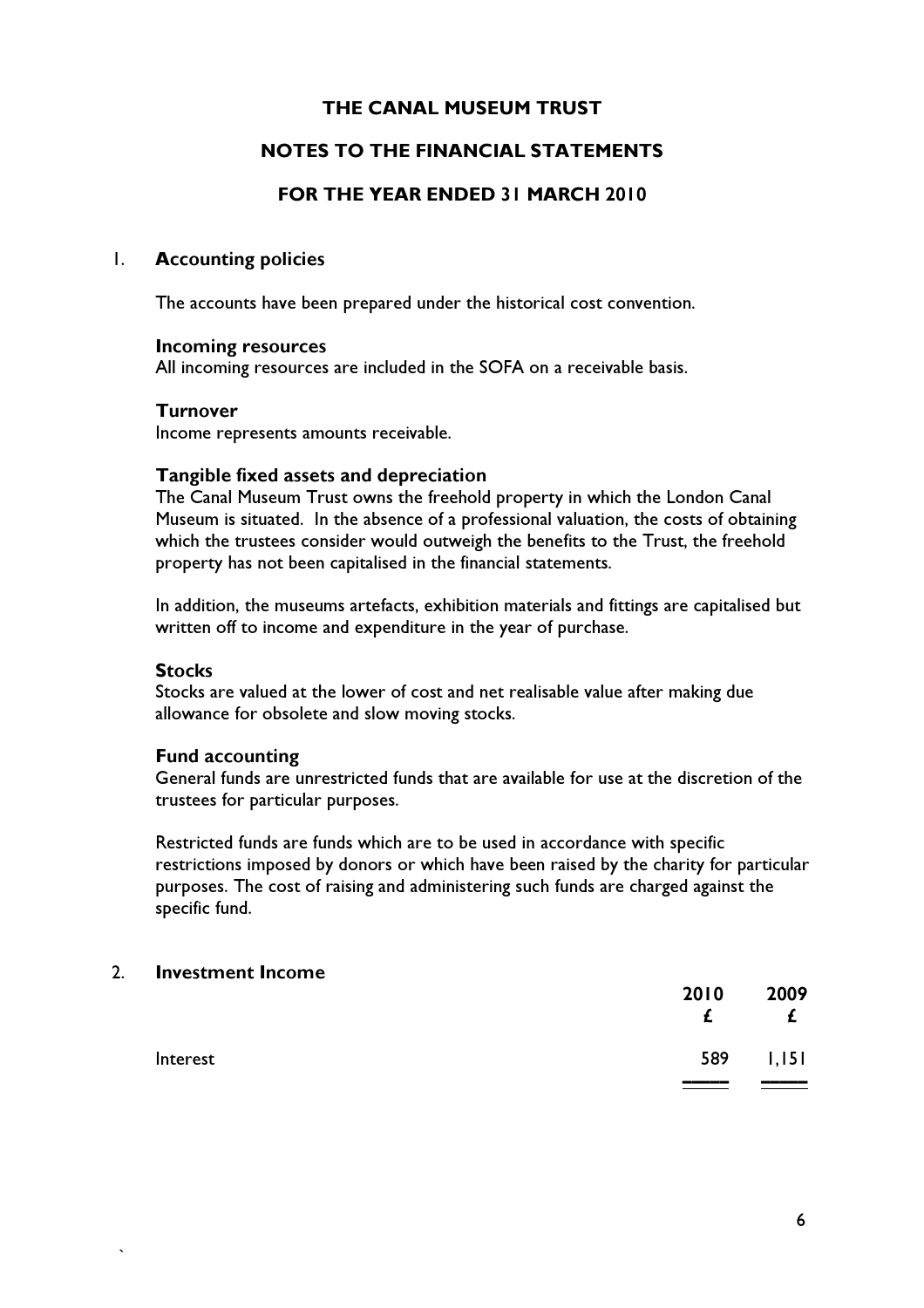### NOTES TO THE FINANCIAL STATEMENTS (Continued)

#### FOR THE YEAR ENDED 31 MARCH 2010

#### 3. Staff costs

No employee received remuneration exceeding £60,000.

The average number of employees during the year, employed in the operation of the charity was 2 (2009:2)

#### 4. Stocks

|            | 2010 | 2009<br>£         |
|------------|------|-------------------|
| Shop stock |      | $12,059$ $13,300$ |

#### 5. Debtors and prepayments

Amounts falling due within one year:

|               | 2010<br>£      | 2009<br>£ |
|---------------|----------------|-----------|
| Other debtors | $\blacksquare$ | 75        |
| VAT repayable | 3,667          | 5,734     |
|               | £3,667         | £5,809    |
|               |                |           |

#### 6. Creditors

Amounts falling due within one year:-

|                              | 2010              | 2009  |
|------------------------------|-------------------|-------|
| Accruals and deferred income | 2,150             | 1,051 |
|                              | £ 2,150 $£$ 1,051 |       |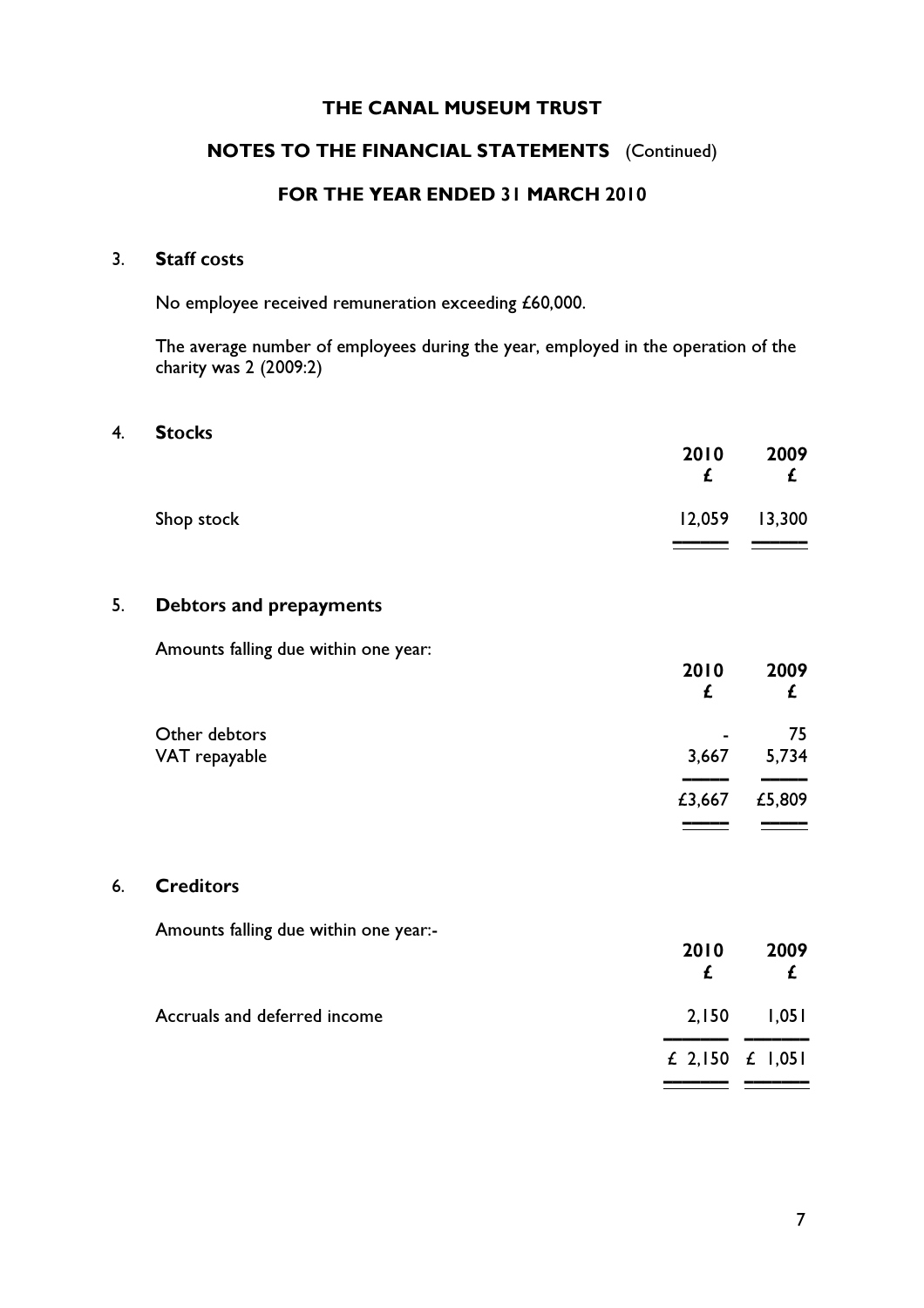# NOTES TO THE FINANCIAL STATEMENTS (Continued)

### FOR THE YEAR ENDED 31 MARCH 2010

# 7. Incoming resources

| <b>Voluntary Income</b>                          | <b>Unrest'd</b><br><b>Funds</b><br>2010<br>£ | Rest'd<br><b>Income</b><br><b>Funds</b><br>2010<br>£ | <b>Total</b><br><b>Funds</b><br>2010<br>£ | <b>Total</b><br><b>Funds</b><br>2009<br>£ |
|--------------------------------------------------|----------------------------------------------|------------------------------------------------------|-------------------------------------------|-------------------------------------------|
| <b>Donations</b>                                 | 1,866                                        |                                                      | 1,866                                     | 2,072                                     |
|                                                  | 1,866                                        |                                                      | 1,866                                     | 2,072                                     |
| <b>Activities for generating</b><br>funds        |                                              |                                                      |                                           |                                           |
| Shop receipts                                    | 20,134                                       |                                                      | 20,134                                    | 15,831                                    |
| Moorings                                         | 12,234                                       |                                                      | 12,234                                    | 12,290                                    |
| <b>Museum Hire</b>                               | 69,914                                       |                                                      | 69,914                                    | 60,891                                    |
|                                                  | 102,282                                      | ä,                                                   | 102,282                                   | 89,012                                    |
| Incoming resources from<br>charitable activities |                                              |                                                      |                                           |                                           |
| <b>Admissions</b>                                | 30,854                                       |                                                      | 30,854                                    | 27,776                                    |
| Subscriptions                                    | 155                                          |                                                      | 155                                       | 180                                       |
| <b>Boat trips</b>                                | 4,928                                        |                                                      | 4,928                                     | 1,435                                     |
| Other                                            | 91                                           |                                                      | 9 <sub>1</sub>                            | 164                                       |
|                                                  | 36,028                                       |                                                      | 36,028                                    | 29,555                                    |
| <b>Investment income</b>                         |                                              |                                                      |                                           |                                           |
| Interest                                         | 589                                          |                                                      | 589                                       | 1,151                                     |
|                                                  |                                              |                                                      |                                           |                                           |